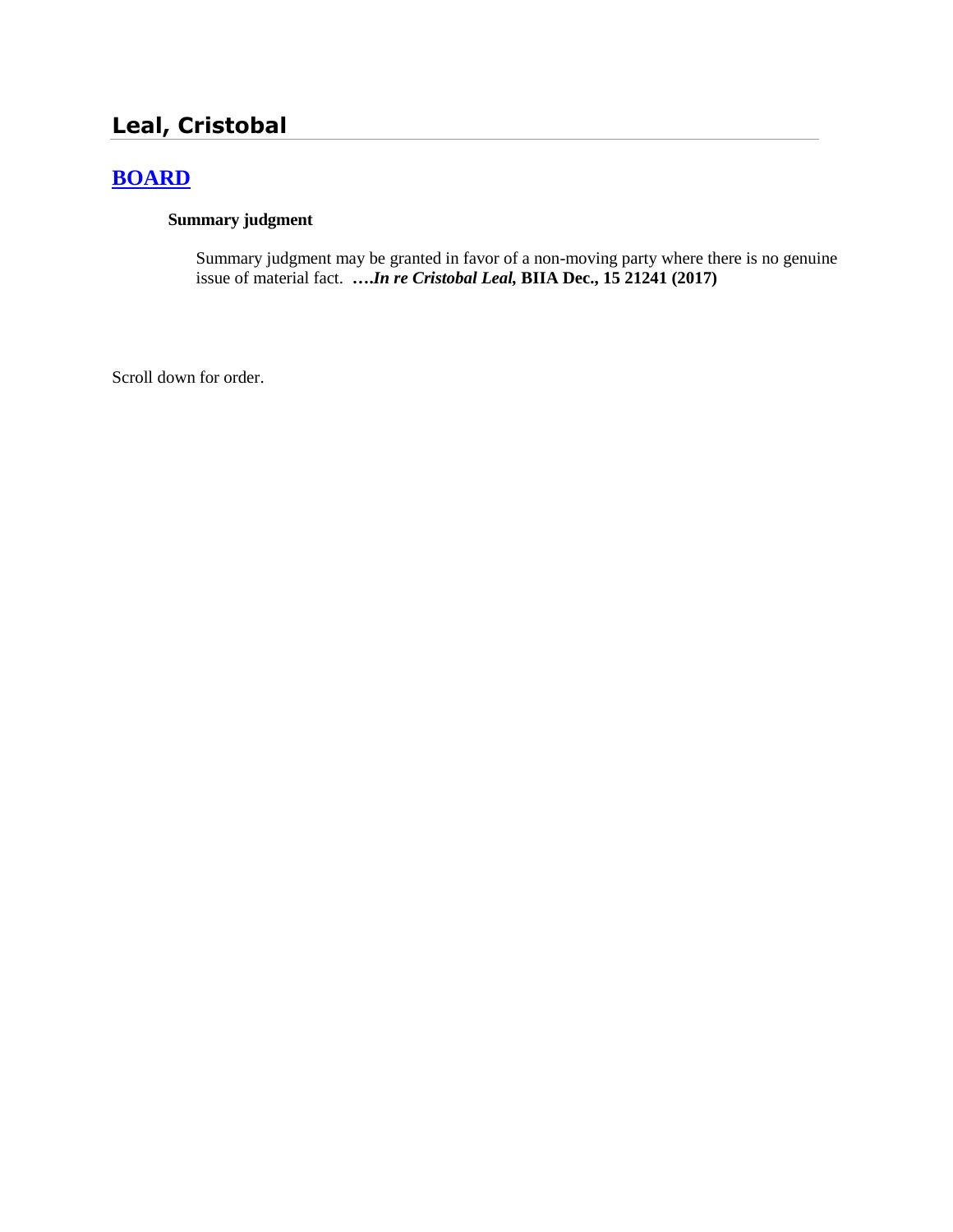## **BEFORE THE BOARD OF INDUSTRIAL INSURANCE APPEALS STATE OF WASHINGTON**

**)**

**IN RE: CRISTOBAL L. LEAL ) DOCKET NO. 15 21241**

## **CLAIM NO. AN-89634 ) DECISION AND ORDER**

Christobal L. Leal injured his low back during the course of his employment as a mechanic for Clearview Farm, Inc. On the application for industrial insurance benefits that Mr. Leal filed because of the injury, he informed the Department of Labor and Industries that he was married on the date he was injured. The Department allowed his claim and paid benefits, including time-loss compensation benefits calculated on the understanding that Mr. Leal was married. The Department subsequently determined that Mr. Leal's industrial injury rendered him permanently totally disabled. On the "Pension Benefits Questionnaire" Mr. Leal informed the Department that he was single and had never been married or in a registered domestic partnership. The Department issued an order changing the claimant's marital status from married to single. Mr. Leal contends that for purposes of establishing his workers' compensation benefits, it was res judicata that he was married. Based on the Washington Supreme Court's decision in *Birrueta v. Department of Labor and Industries*,<sup>1</sup> our industrial appeals judge granted summary judgment relief to the Department. We agree and affirm the Department order changing Mr. Leal's status from married to single. We granted review to make clear that, as our industrial appeals judge noted, summary judgment relief may be granted to a non-moving party.

## **DISCUSSION**

Mr. Leal filed a Motion for Summary Judgment on March 23, 2016. The Department filed its Response to Claimant's Motion for Summary Judgment on March 30, 2016. It asked only that Mr. Leal's motion be denied.

Civil Rule 56, which governs motions for summary judgment, provides that judgment shall be rendered forthwith if the pleadings, answers to interrogatories, admissions on file and affidavits, if any are filed, show that there is no genuine issue as to any material fact and that the moving party is entitled to judgment as a matter of law. In *Rubenser v. Felice*,<sup>2</sup> the Washington Supreme Court held that judgment may be entered for a non-moving party so long as the facts of the case are not in dispute and the record demonstrates that the non-moving party is entitled to judgment as a matter of law. Our appellate courts have followed that holding in a long line of cases.

l <sup>1</sup> No. 92215-2 (September 15, 2016).

<sup>2</sup> 58 Wn.2d 862 (1961).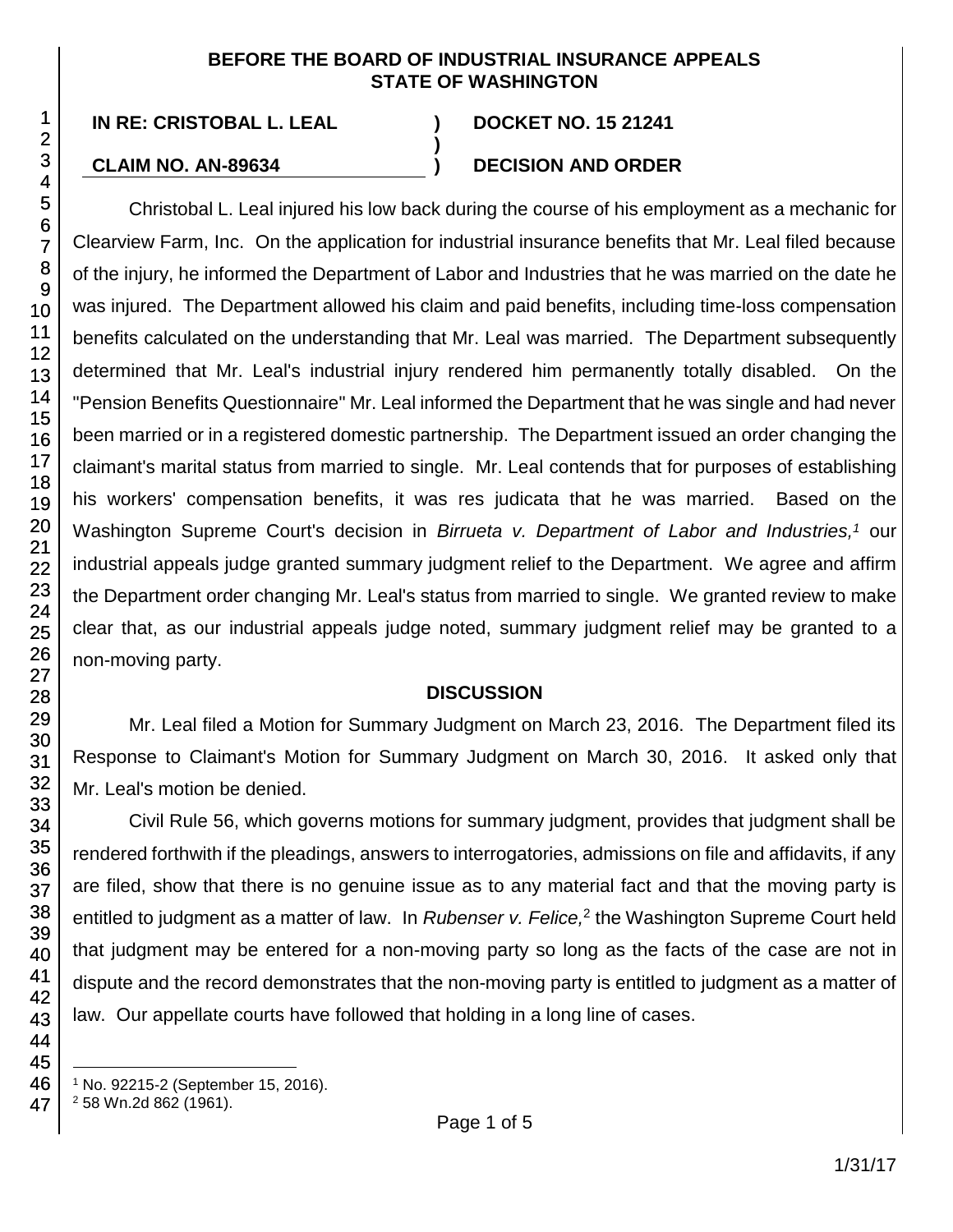The material facts in this appeal are not in dispute. In his Application for Benefits, Mr. Leal told the Department that he was married. The Department administered Mr. Leal's claim in reliance on the information the claimant provided. In truth, Mr. Leal was single on the day when he was injured at work. Mr. Leal first notified the Department that he had never been married almost five years after he was hurt, when his pension benefits were being calculated.

In *Birrueta,* due to a miscommunication between the claimant and the person who completed his industrial injury claim, the Department paid benefits to Mr. Birrueta based on his reported status as a married individual who had one dependent on the date when he was injured at work. In fact, Mr. Birrueta was single when he was injured. It was only in early 2011, when he completed a required pension benefits questionnaire, that Mr. Birrueta told the Department that he was unmarried and had no dependents on the day when he was hurt. In accordance with RCW 51.32.240(1)(a), which allows recoupment of benefits erroneously paid, the Department subsequently issued an order that changed Mr. Birrueta's marital status for compensation purposes to single. Mr. Birrueta appealed, contending that prior orders that paid benefits to him based on the understanding that he was married were final and binding and barred the Department from changing his marital status.

After appeals to superior court and the court of appeals, our supreme court held that the recoupment statute applies to any order, whether final or interlocutory, that results in an erroneous overpayment of benefits.

The facts in this appeal are virtually identical to those presented in *Birrueta.* The undisputed material facts and the law definitively established that the Department was entitled to judgment in this appeal. No purpose would be served to deny judgment to the Department solely because it failed to formally move for summary judgment.

We grant summary judgment to the Department and affirm its September 4, 2015 order.

## **DECISION**

In Docket No. 15 21241, the claimant, Cristobal L. Leal, filed an appeal with the Board of Industrial Insurance Appeals on September 28, 2015, from an order of the Department of Labor and Industries dated September 4, 2015. In this order, in accordance with RCW 51.32.240(1)(a),the Department changed Mr. Leal's marital status for purposes of establishing his rate of compensation from married to single. This order is correct, and it is affirmed.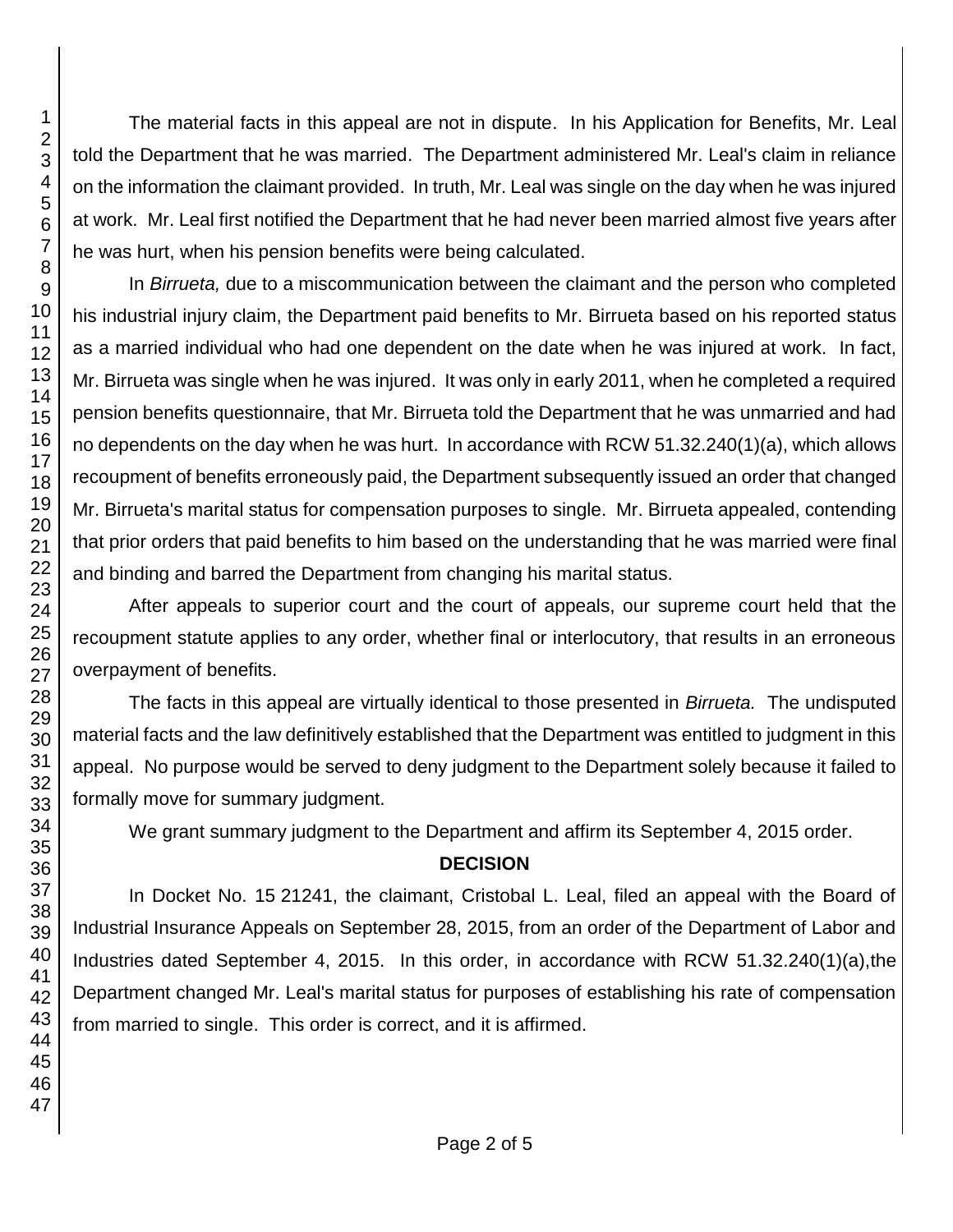## **FINDINGS OF FACT**

- 1. On December 15, 2015, an industrial appeals judge certified that the parties agreed to include the Jurisdictional History in the Board record solely for jurisdictional purposes.
- 2. Christobal L. Leal injured his low-back during the course of his employment as a mechanic with Clearview Farm, Inc., on August 21, 2010.
- 3. On the application for industrial insurance benefits that Mr. Leal filed with the Department of Labor and Industries because of the injury, the claimant erroneously declared that he was married on the day when he was injured.
- 4. In reliance on the erroneous information regarding Mr. Leal's marital status that he provided, the Department paid time-loss compensation benefits to the claimant by orders that were not protested or appealed.
- 5. Mr. Leal was not married nor was he in a registered domestic partnership on the day when he was injured at work.
- 6. On July 6, 2015, Mr. Leal informed the Department that he was not married on the day when he sustained his industrial injury.
- 7. On September 4, 2015, the Department issued an order changing Mr. Leal's marital status for purposes of establishing his rate of compensation from married to single.
- 8. The incorrect information that Mr. Leal gave to the Department regarding his marital status was due to an innocent misrepresentation.
- 9. The pleadings and evidence submitted by the parties established that there is no genuine issue as to any material fact.

## **CONCLUSIONS OF LAW**

- 1. The Board of Industrial Insurance Appeals has jurisdiction over the parties and subject matter in this appeal.
- 2. In accordance with Civil Rule 56, the Department is entitled to judgment as a matter of law.
- 3. The Department properly changed Mr. Leal's marital status for purposes of establishing his rate of compensation from married to single in accordance with RCW 51.32.240(1)(a).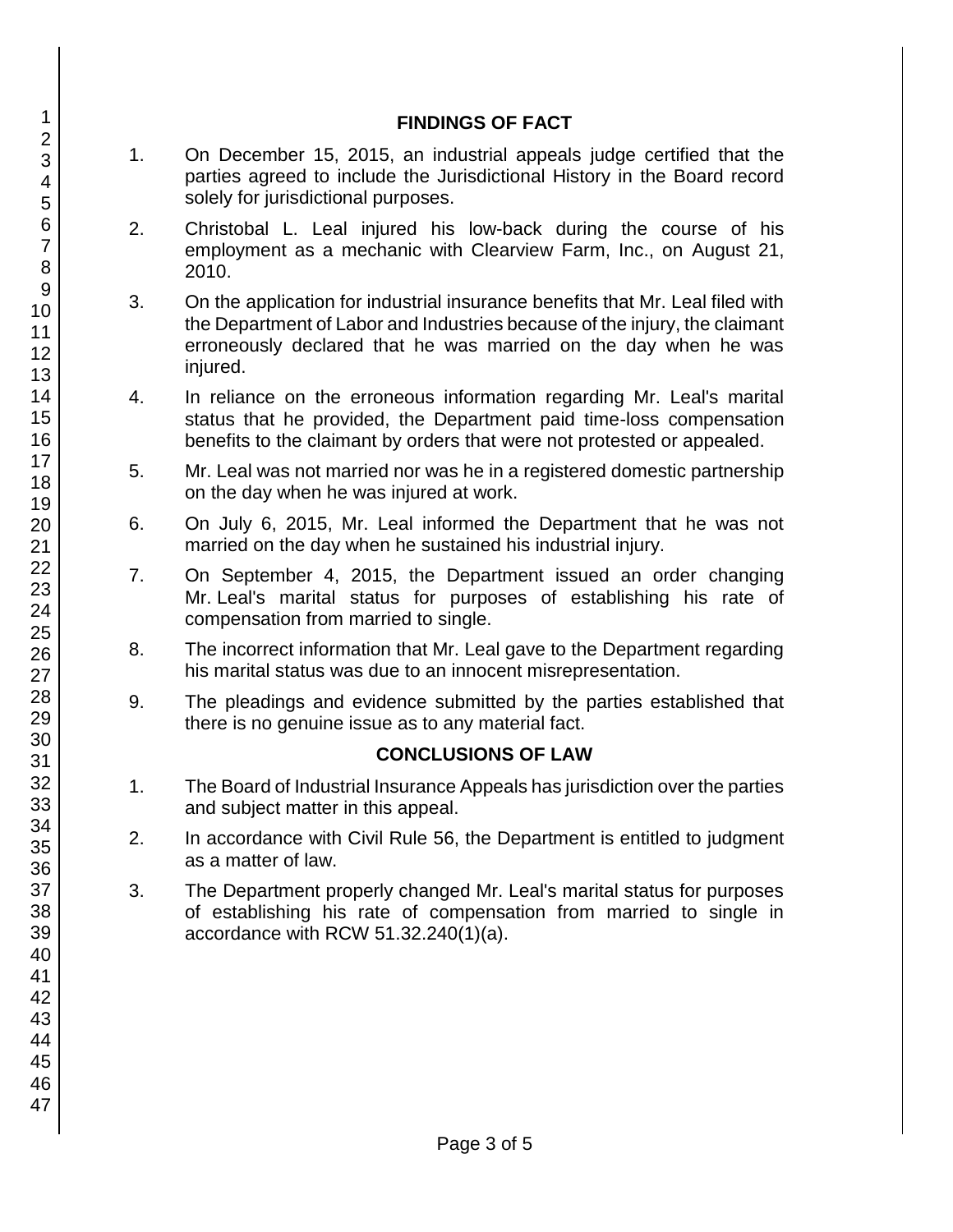4. The order of the Department of Labor and Industries dated September 4, 2015 is correct, and it is affirmed.

Dated: January 31, 2017.

BOARD OF INDUSTRIAL INSURANCE APPEALS

VILLIAMS, Chairperson  $\boldsymbol{\kappa}$  S. ENG, Member